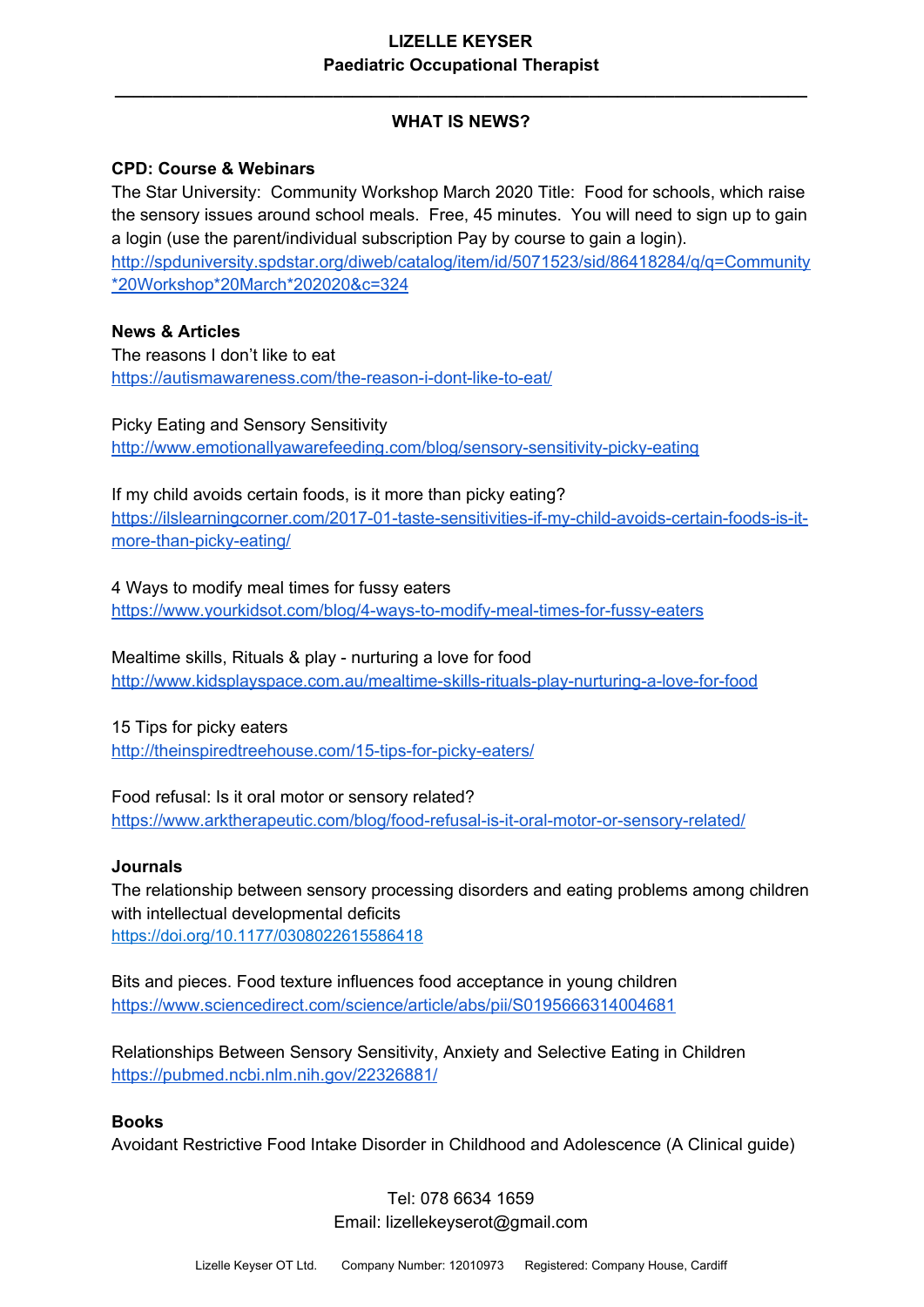**\_\_\_\_\_\_\_\_\_\_\_\_\_\_\_\_\_\_\_\_\_\_\_\_\_\_\_\_\_\_\_\_\_\_\_\_\_\_\_\_\_\_\_\_\_\_\_\_\_\_\_\_\_\_\_\_\_\_\_\_\_\_\_\_\_\_\_\_\_\_\_\_\_**

[https://www.amazon.co.uk/dp/0367224410/ref=cm\\_sw\\_em\\_r\\_mt\\_dp\\_U\\_rEYIEbTX9CWNF](https://www.amazon.co.uk/dp/0367224410/ref=cm_sw_em_r_mt_dp_U_rEYIEbTX9CWNF)

Food Refusal and Avoidant Eating in Children, including those with Autism Spectrum Conditions: A Practical Guide for Parents and Professionals [https://www.amazon.co.uk/dp/1785923188/ref=cm\\_sw\\_em\\_r\\_mt\\_dp\\_U\\_XniJEbE746T6Q](https://www.amazon.co.uk/dp/1785923188/ref=cm_sw_em_r_mt_dp_U_XniJEbE746T6Q)

A Buffet of Sensory Interventions: Solutions for Middle and High School Students with Autism Spectrum Disorders

[https://www.amazon.co.uk/dp/1934575836/ref=cm\\_sw\\_em\\_r\\_mt\\_dp\\_U\\_8oiJEbTCP0MAC](https://www.amazon.co.uk/dp/1934575836/ref=cm_sw_em_r_mt_dp_U_8oiJEbTCP0MAC)

Conquer Picky Eating for Teens and Adults: Activities and Strategies for Selective Eaters [https://www.amazon.co.uk/dp/1986385930/ref=cm\\_sw\\_em\\_r\\_mt\\_dp\\_U\\_gqiJEbNJZ8X6Z](https://www.amazon.co.uk/dp/1986385930/ref=cm_sw_em_r_mt_dp_U_gqiJEbNJZ8X6Z)

**Products** (We'll be looking next week at further products for eating independence.)

Dinner Winner Tray: Segmented tray [www.amazon.co.uk/dp/B00I0VUMBI/ref=cm\\_sw\\_em\\_r\\_mt\\_dp\\_U\\_gEiJEbTS6Q644](https://www.amazon.co.uk/dp/B00I0VUMBI/ref=cm_sw_em_r_mt_dp_U_gEiJEbTS6Q644)

Plate Divider Food Cubby [www.amazon.co.uk/dp/B07DYR2WHS/ref=cm\\_sw\\_em\\_r\\_mt\\_dp\\_U\\_bFiJEb55Q2NWY](https://www.amazon.co.uk/dp/B07DYR2WHS/ref=cm_sw_em_r_mt_dp_U_bFiJEb55Q2NWY)

Construction Cutlery Front loader spoon <https://www.rompa.com/construction-cutlery-front-loader-spoon.html>

Fred & Friends: Interesting utensils Fred Dinner Winner Kids Dinner tray - enchanted forest <https://www.amazon.co.uk/Fred-DINNER-WINNER-Kids-Dinner/dp/B01D1FSJXA/>

Fred Crack a smile egg mould <https://www.amazon.co.uk/dp/B00IT2MA2W/>

Fred Snack & Stack Kids cutlery <https://www.amazon.co.uk/Fred-SNACK-STACK-Kids-Utensils/dp/B001GQ2SQG/>

Fred Unicorn mould for eggs <https://www.amazon.co.uk/Fred-Breakfast-Pancakes-Omelettes-Silicone/dp/B0797GJZB5/>

Fred Samurai Lolly Mould <https://www.amazon.co.uk/Fred-SAMURICE-Samurai-Lolly-Moulds/dp/B00JTRGH98/>

Fred Slinky drinks worm straws <https://www.amazon.co.uk/Fred-SLINKY-DRINKS-Worm-Straws/dp/B00BUM0IJU/>

Food cutters are brilliant, as you can cut sandwiches into fun shapes!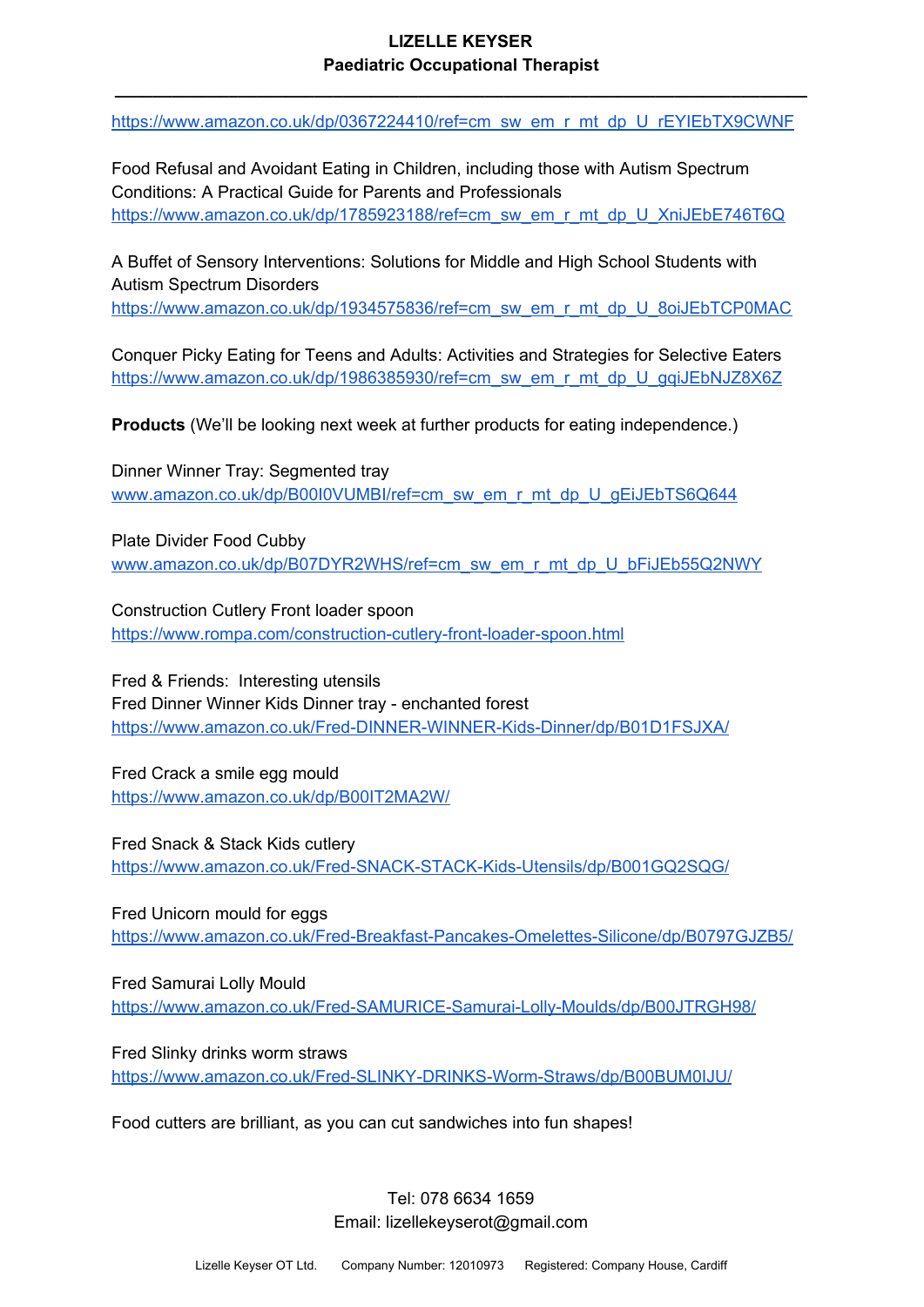**\_\_\_\_\_\_\_\_\_\_\_\_\_\_\_\_\_\_\_\_\_\_\_\_\_\_\_\_\_\_\_\_\_\_\_\_\_\_\_\_\_\_\_\_\_\_\_\_\_\_\_\_\_\_\_\_\_\_\_\_\_\_\_\_\_\_\_\_\_\_\_\_\_**

# **Apps**

Learn Play Eat App: Playful activities and games you can use anytime and anywhere, to help end picky eating. <https://apps.apple.com/app/id1377533159>

Dr. Panda Restaurant 3 App: <https://apps.apple.com/za/app/dr-panda-restaurant-3/id1289589935>

## **Websites of Interest**

Great Ormond Street Eating Disorder clinic: To consider for children with severe food aversions <https://www.gosh.nhs.uk/file/1761/download>

Autism Speaks: Feeding behaviour toolkit <https://www.autismspeaks.org/tool-kit/atnair-p-guide-exploring-feeding-behavior-autism>

# **Activity ideas**

Lots of activity ideas from Kids eat in color: <https://www.pinterest.co.uk/kidseatincolor/>

Ark therapy food play: <https://www.pinterest.co.uk/arktherapeutic/food-play/> <https://www.pinterest.co.uk/arktherapeutic/picky-eater-ideas/>

Ashley the dietician says to try a muffin tin… [https://www.instagram.com/p/B75AMngIIQ5/?utm\\_source=ig\\_embed](https://www.instagram.com/p/B75AMngIIQ5/?utm_source=ig_embed)

Taco Tuesday divide their food: [https://www.instagram.com/p/BoKqbJbAauM/?utm\\_source=ig\\_embed](https://www.instagram.com/p/BoKqbJbAauM/?utm_source=ig_embed)

18 book inspired snacks for kids <https://childhood101.com/18-book-inspired-snacks-for-kids/>

# **Any other interesting bits….**

It is worth knowing about Celiac Disease, as undiagnosed a child with Celiac can have terrible tummy aches and be fussy with their food as a result. It is very important to follow a strict gluten free diet, if diagnosed with Celiac. School staff needs to know what this entails: <https://www.coeliac.org.uk/document-library/1618-school-pack-for-schools/>

Please do not hesitate to contact me if you require any further advice or have questions.

Kind regards,